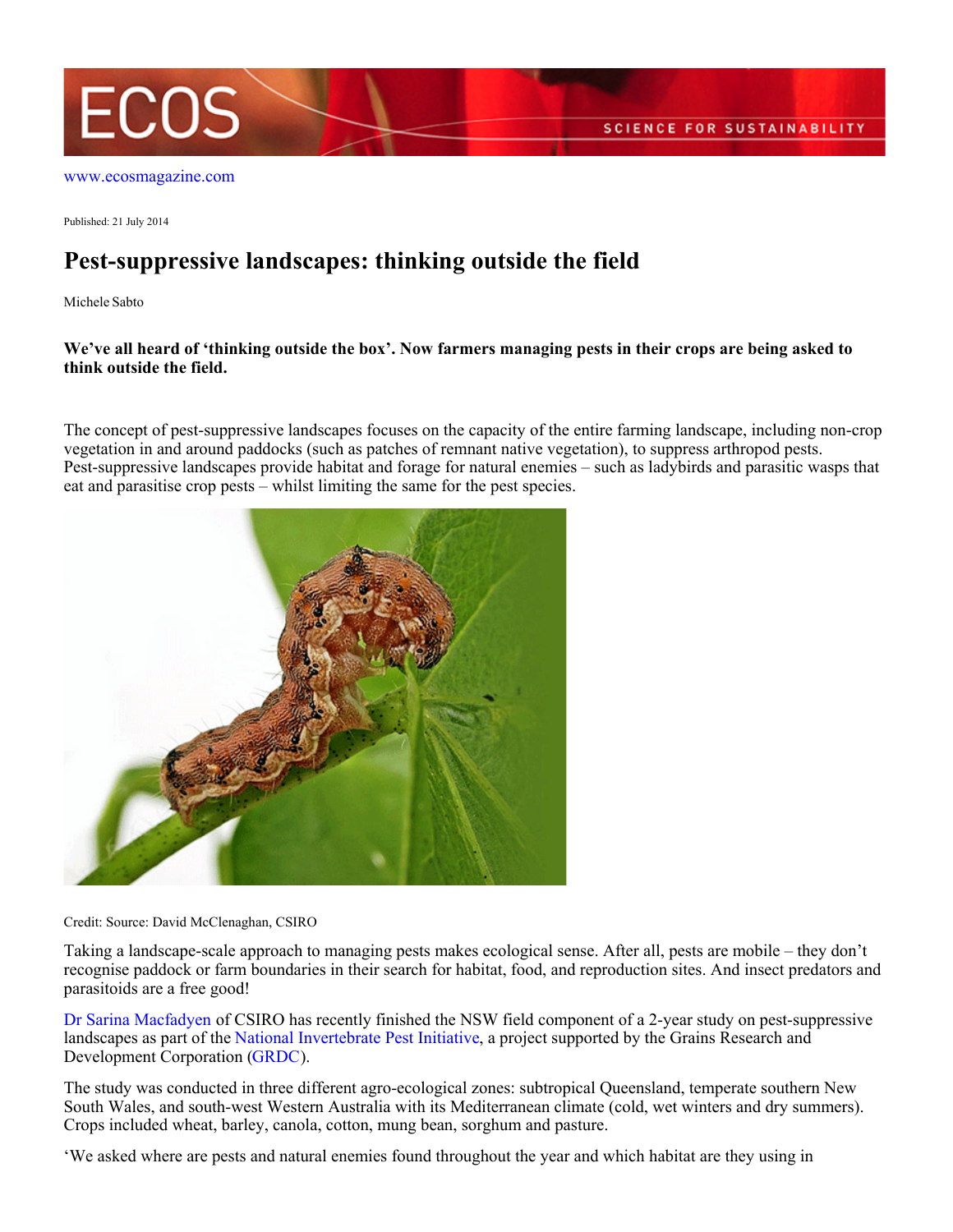agricultural landscapes?,' says Dr Macfadyen.

'We were particularly interested in pests of grain crops and their natural enemies, such as spiders, lacewings and parasitic wasps.'



## Credit: Source: CSIRO

Findings have emerged that have been translated into general guidelines for growers that hold across these climatic regions.

'As we've analysed the data sets, we've been quite surprised by the consistency of some of the patterns across these agricultural landscapes or regions,' says Dr Macfadyen.

'There are a lot of differences between regions in terms of the individual species and the densities of those species. However, we found consistently that native vegetation supports quite a large number of natural enemies, relative to the number of pest species.'

This is starting to sound like good news for on-farm conservation. But as Dr Macfadyen explains, communicating the pest-suppressive benefits of native vegetation to farmers needs to take into account the need to manage existing remnants and keep them weed free, as well as the additional expense associated with revegetation.

'So if I said to a farmer – "I want you to revegetate with native plants because I think it's going to be great for providing natural enemies" – that probably wouldn't be a good enough reason for them to revegetate, because we know planting is costly and difficult,' says Dr Macfadyen.

'But if you can start to see additional benefits from existing native vegetation patches – such as erosion control, shelter for stock, and soil health – then you might start to be persuaded to manage those patches better, and perhaps even expand them over time.'